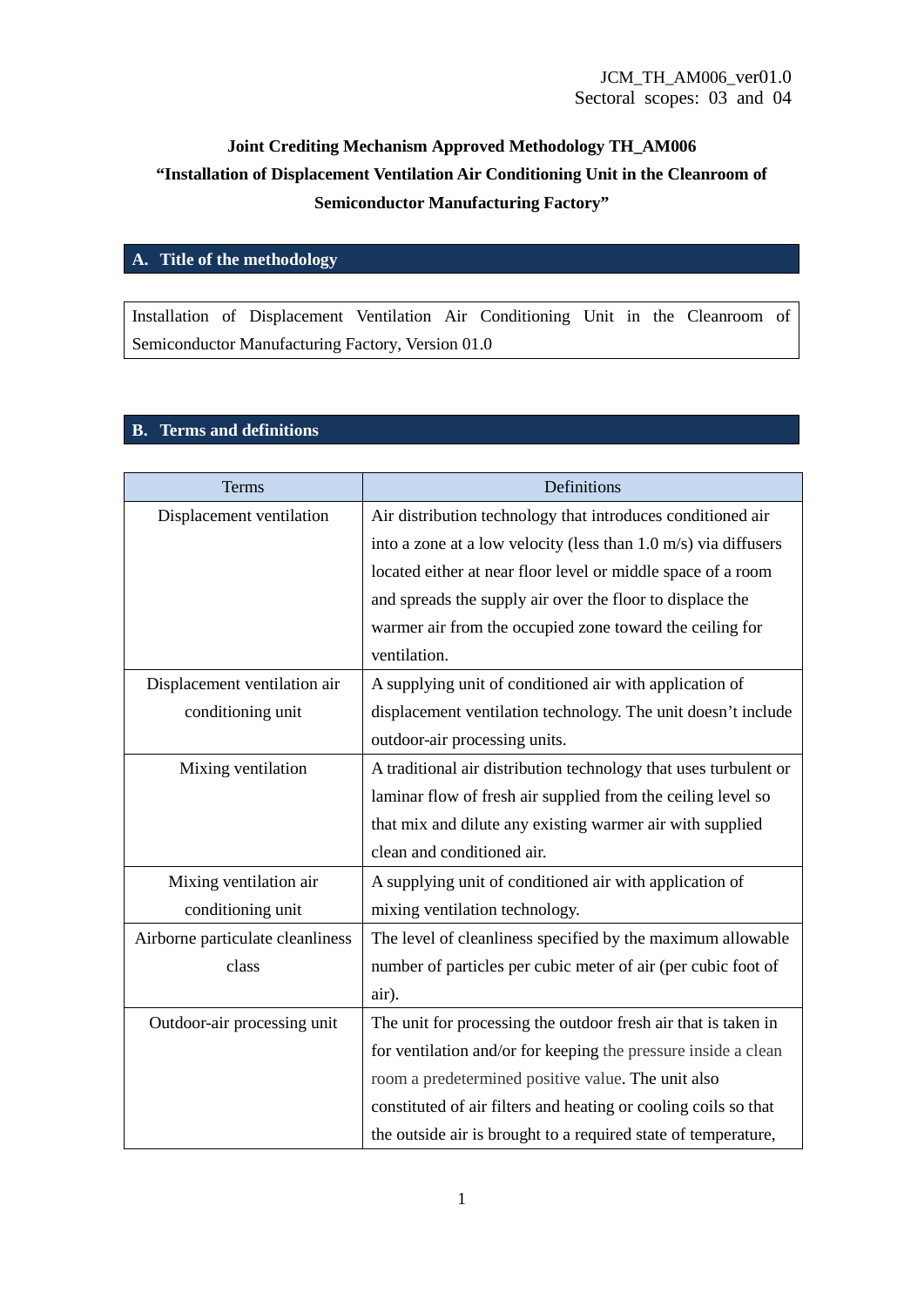|--|

## **C. Summary of the methodology**

| Items                                | Summary                                                           |  |
|--------------------------------------|-------------------------------------------------------------------|--|
| GHG<br>reduction<br>emission         | Installation of displacement ventilation air conditioning unit to |  |
| measures                             | improve energy efficiency of supplying conditioned air to the     |  |
|                                      | cleanroom of semiconductor plant leads to reduction of power      |  |
|                                      | consumption for ventilation.                                      |  |
| Calculation<br>reference<br>οf       | Reference emissions are calculated by multiplying power           |  |
| emissions                            | consumption of mixing ventilation air conditioning unit, the      |  |
|                                      | proportion of motive power of reference mixing ventilation air    |  |
|                                      | conditioning unit and project displacement ventilation air        |  |
|                                      | conditioning unit, and $CO2$ emission factor for electricity      |  |
|                                      | consumed.                                                         |  |
| Calculation<br>project<br>$\sigma f$ | Project emissions are calculated by multiplying total power       |  |
| emissions                            | consumption of displacement ventilation air conditioning unit     |  |
|                                      | and $CO2$ emission factor for electricity consumed.               |  |
| <b>Monitoring parameters</b>         | The amount of power consumption by project displacement           |  |
|                                      | ventilation air conditioning unit                                 |  |
|                                      | The amount of fuel consumption and the amount of                  |  |
|                                      | electricity generated by captive power, where applicable          |  |

# **D. Eligibility criteria**

This methodology is applicable to projects that satisfy all of the following criteria.

| Criterion 1 | Displacement ventilation air conditioning unit, whose specification of velocity of  |  |  |
|-------------|-------------------------------------------------------------------------------------|--|--|
|             | the discharged air is designed to be more than $0.5$ m/s and equals to or less than |  |  |
|             | 1.0 m/s, is installed in the cleanroom of semiconductor plant.                      |  |  |
| Criterion 2 | The project displacement ventilation air conditioning unit is constituted of at     |  |  |
|             | least cooling coil, HEPA (high efficiency particular air) or ULPA (ultra low        |  |  |
|             | penetration air) filter and air supply fan in one unit.                             |  |  |
| Criterion 3 | The project displacement ventilation air conditioning unit is designed to meet the  |  |  |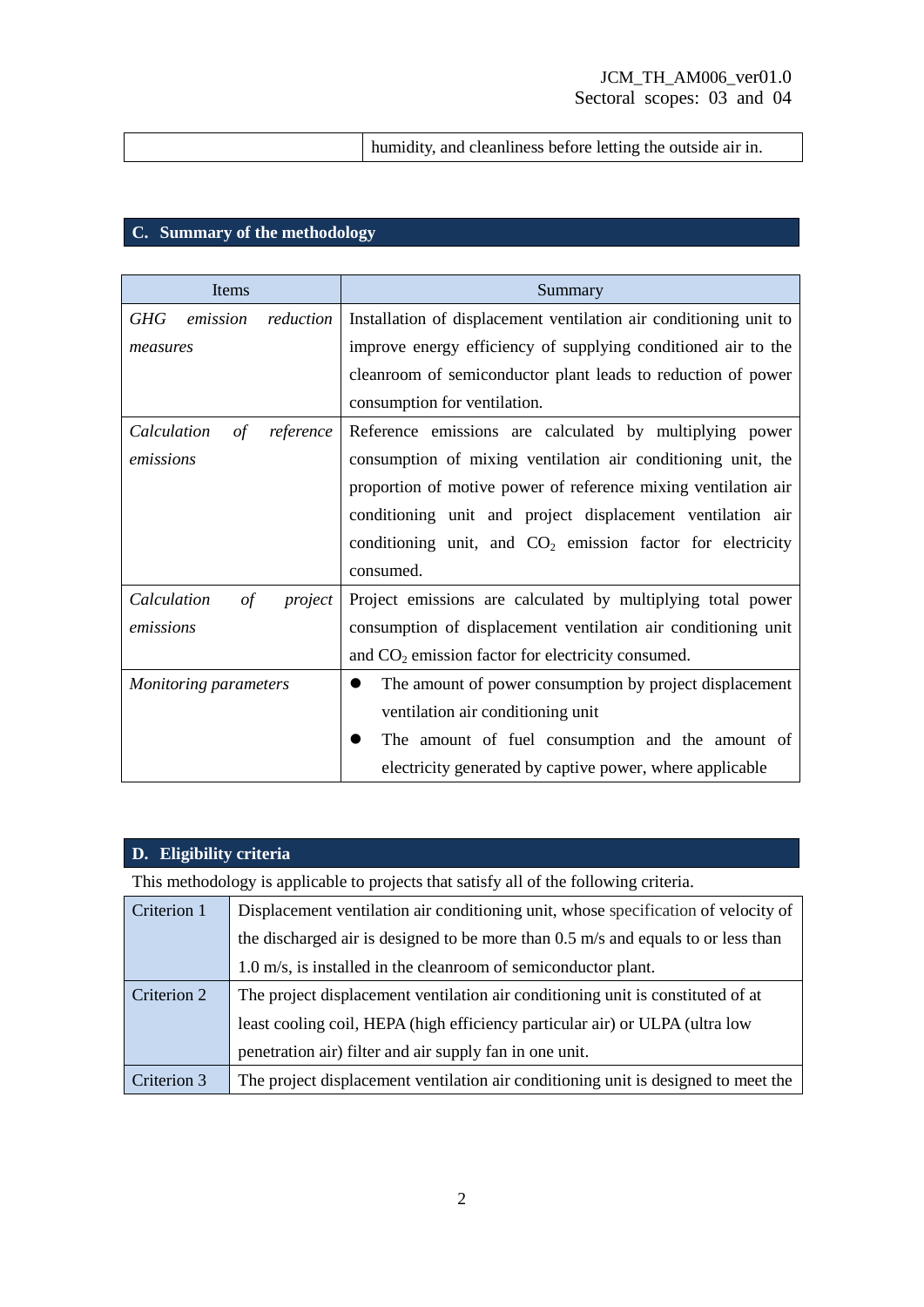|             | threshold values of Class 6 or class 7 of airborne particulate cleanliness class set |  |  |
|-------------|--------------------------------------------------------------------------------------|--|--|
|             | by ISO 14644-1:2015 <sup>1</sup> .                                                   |  |  |
| Criterion 4 | The project displacement ventilation air conditioning unit only supplies cooled      |  |  |
|             | air.                                                                                 |  |  |

### **E. Emission Sources and GHG types**

| Reference emissions                                                   |                 |  |  |
|-----------------------------------------------------------------------|-----------------|--|--|
| <b>Emission</b> sources                                               | GHG types       |  |  |
| Power consumption by mixing ventilation air conditioning unit         | CO <sub>2</sub> |  |  |
| Power consumption by reference outdoor-air processing unit (excluded  | CO <sub>2</sub> |  |  |
| from calculation of reference emissions)                              |                 |  |  |
| Power consumption by reference chiller (excluded from calculation of  | CO <sub>2</sub> |  |  |
| reference emissions)                                                  |                 |  |  |
| Power consumption by reference exhaust fan (excluded from calculation | CO <sub>2</sub> |  |  |
| of reference emissions)                                               |                 |  |  |
| Project emissions                                                     |                 |  |  |
|                                                                       |                 |  |  |
| <b>Emission</b> sources                                               | GHG types       |  |  |
| Power consumption by displacement ventilation air conditioning unit   | CO <sub>2</sub> |  |  |
| Power consumption by project outdoor-air processing unit (excluded    | CO <sub>2</sub> |  |  |
| from calculation of project emissions)                                |                 |  |  |
| Power consumption by project chiller (excluded from calculation of    | CO <sub>2</sub> |  |  |
| project emissions)                                                    |                 |  |  |
| Power consumption by project exhaust fan (excluded from calculation   | CO <sub>2</sub> |  |  |

## **F. Establishment and calculation of reference emissions**

### **F.1. Establishment of reference emissions**

Reference emissions are consisted of emissions from mixing ventilation air conditioning unit, outdoor-air processing unit and chillers supplying chilled water to cooling coil. The temperature of outlet chilled water of the chiller is set higher (e.g. 14 degrees Celsius) with

The Cleanrooms and associated controlled environments -- Part 1: Classification of air cleanliness by particle concentration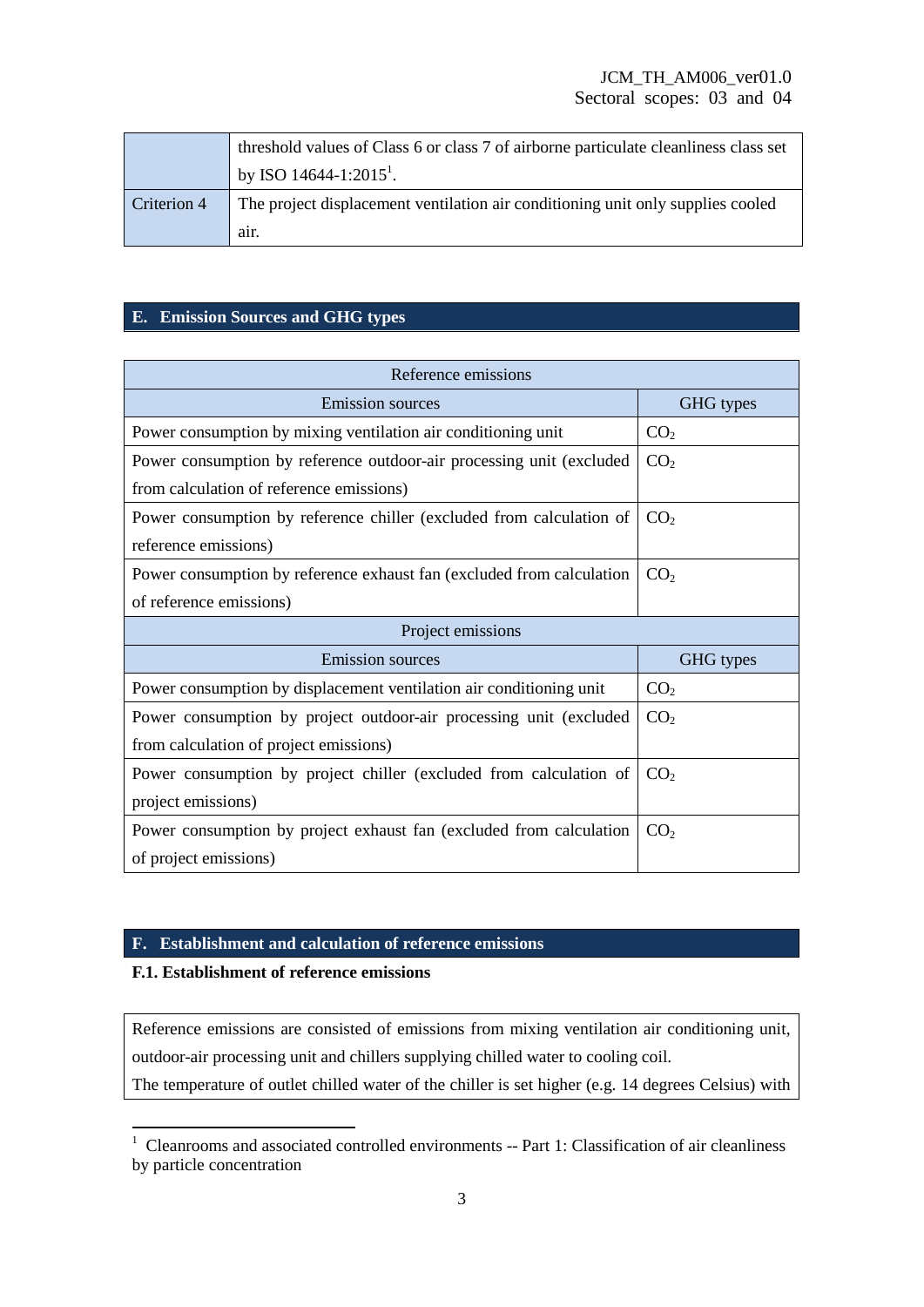displacement ventilation air conditioning unit compared to that with mixing ventilation air conditioning unit (e.g. 7 degrees Celsius). It is because displacement ventilation air conditioning unit diffuses conditioned air at floor level or middle space of a room while mixing ventilation air conditioning unit does from air supply ports located on the ceiling. Therefore, the heat load handled by the chillers in the case of displacement ventilation gets lower, and it leads to reduction of power consumption by the chillers.

In this methodology, GHG emissions reductions of chillers caused by the difference of heat load are not included in the calculation of total GHG emission reductions to ensure the net emission reductions.

#### **F.2. Calculation of reference emissions**

$$
RE_p = \sum_{i} \sum_{j} \sum_{k} \left( EC_{PJ, DV, i, j, k, p} \times \frac{L_{RE, j, k}}{L_{PJ, j, k}} \times EF_{elec, k} \right)
$$

*with* 

$$
L_{RE,j,k} = \frac{P_{d,RE,j,k} \times AFR_{RE,j,k}}{1,000 \times \eta_{RE,j,k}}
$$

$$
L_{PI,j,k} = \frac{P_{d,PJ,j,k} \times AFR_{PI,j,k}}{1,000 \times \eta_{PI,j,k}}
$$

$$
AFR_{RE,j,k} = \frac{V_{cr,j,k} \times T_{vent,j,k}}{3,600}
$$

$$
AFR_{PI,j,k} = \sum_{i} AFR_{PI,i,j,k}
$$

$$
\eta_{RE,j,k} = \eta_{PI,j,k}
$$

\* Since the fans with similar type and specification are installed both in displacement ventilation air conditioning unit and mixing ventilation air conditioning unit, energy efficiency of the fans are considered to be equal.

*Therefore* 

$$
RE_p = \sum_{i} \sum_{j} \sum_{k} \left( EC_{PJ,DV,i,j,k,p} \times \frac{L_{RE,j,k}}{L_{PJ,j,k}} \times EF_{elec,k} \right)
$$
  
= 
$$
\sum_{i} \sum_{j} \sum_{k} \left( EC_{PJ,DV,i,j,k,p} \times \frac{P_{d,RE,j,k} \times AFR_{RE,j,k}}{P_{d,PJ,j,k} \times AFR_{PJ,j,k}} \times EF_{elec,k} \right)
$$

*Where*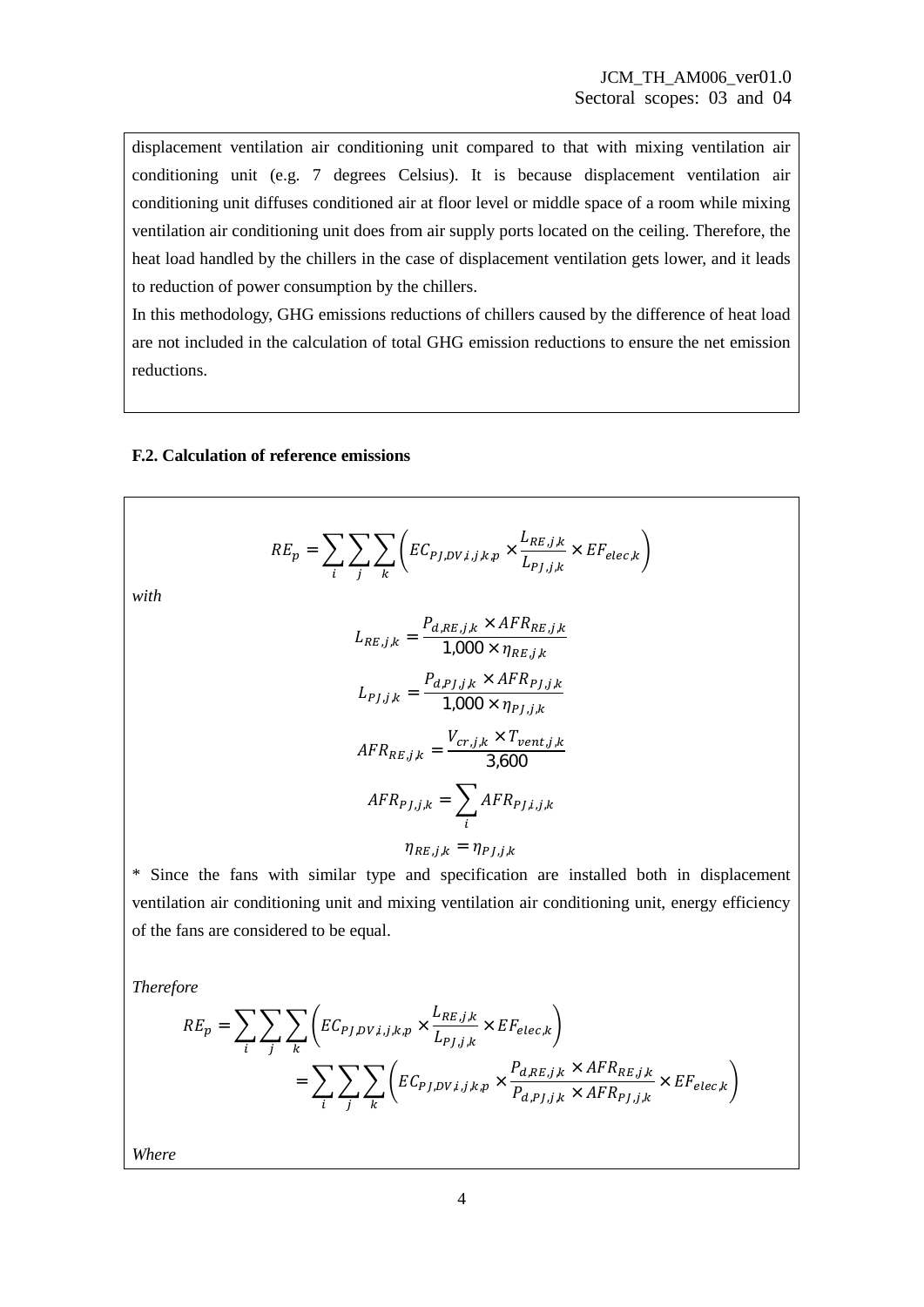| $RE_p$                     | Reference emissions during the period $p$ [tCO <sub>2</sub> /p]                         |  |  |
|----------------------------|-----------------------------------------------------------------------------------------|--|--|
| $EC_{PJ,DV,i,j,k,p}$       | The amount of power consumption by the project displacement ventilation air             |  |  |
|                            | conditioning unit $i$ in cleanroom $j$ of the project factory $k$ during the period $p$ |  |  |
|                            | [MWh/p]                                                                                 |  |  |
| $L_{RE, j,k}$              | Motive power of reference mixing ventilation air conditioning unit(s)                   |  |  |
|                            | supplying air to cleanroom <i>j</i> in the project factory $k$ [kW]                     |  |  |
| $L_{PI, i, k}$             | Motive power of project displacement ventilation air conditioning unit(s)               |  |  |
|                            | supplying air to clean oom <i>j</i> in the project factory $k$ [kW]                     |  |  |
| $EF_{elec,k}$              | $CO2$ emission factor for consumed electricity in the project factory k                 |  |  |
|                            | [tCO <sub>2</sub> /MWh]                                                                 |  |  |
| $P_{d,RE,j,k}$             | Discharge pressure of reference mixing ventilation air conditioning unit(s)             |  |  |
|                            | supplying air to clean oom <i>j</i> in the project factory $k$ [Pa]                     |  |  |
| $P_{d,P}$ <sub>J,j,k</sub> | Discharge pressure of project displacement ventilation air conditioning                 |  |  |
|                            | unit(s) supplying air to clean oom j in the project factory $k$ [Pa]                    |  |  |
| $AFR_{RE, j,k}$            | Airflow rate of reference mixing ventilation air conditioning unit(s)                   |  |  |
|                            | supplying air to clean oom j in the project factory $k \,[\text{m}^3/\text{s}]$         |  |  |
| $AFR_{PI, j, k}$           | Airflow rate of project displacement ventilation air conditioning unit(s)               |  |  |
|                            | supplying air to clean oom j in the project factory $k \,[\text{m}^3/\text{s}]$         |  |  |
| $\eta_{RE,j,k}$            | Fan efficiency of reference mixing ventilation air conditioning unit(s)                 |  |  |
|                            | supplying air to clean oom <i>j</i> in the project factory $k$ [-]                      |  |  |
| $\eta_{PJ,j,k}$            | Fan efficiency of project displacement ventilation air conditioning unit(s)             |  |  |
|                            | supplying air to clean oom <i>j</i> in the project factory $k$ [-]                      |  |  |
| $V_{cr,j,k}$               | Volume of the cleanroom <i>j</i> in the project factory $k \,[\text{m}^3]$              |  |  |
| $T_{vent,j,k}$             | Number of times of ventilation required for the cleanroom $j$ in the project            |  |  |
|                            | factory $k$ [times/h]                                                                   |  |  |
| $AFR_{PI,i,j,k}$           | Airflow rate of project displacement ventilation air conditioning unit $i$              |  |  |
|                            | supplying air to cleanroom <i>j</i> in the project factory $k \, [\text{m}^3/\text{s}]$ |  |  |
| i                          | Identification number of the displacement ventilation air conditioning unit             |  |  |
| $\overline{J}$             | Identification number of the cleanroom                                                  |  |  |
| $\boldsymbol{k}$           | Identification number of the factory                                                    |  |  |

Emissions from power consumption by reference outdoor-air processing unit(s) and project outdoor-air processing unit(s) are considered to be equal. Emissions from power consumption by reference exhaust fan(s) and project exhaust fan(s) are also considered to be equal. Therefore, both of them are not included in calculation of reference emissions and project emissions.

Emissions from power consumption by reference chiller(s) are not included in calculation of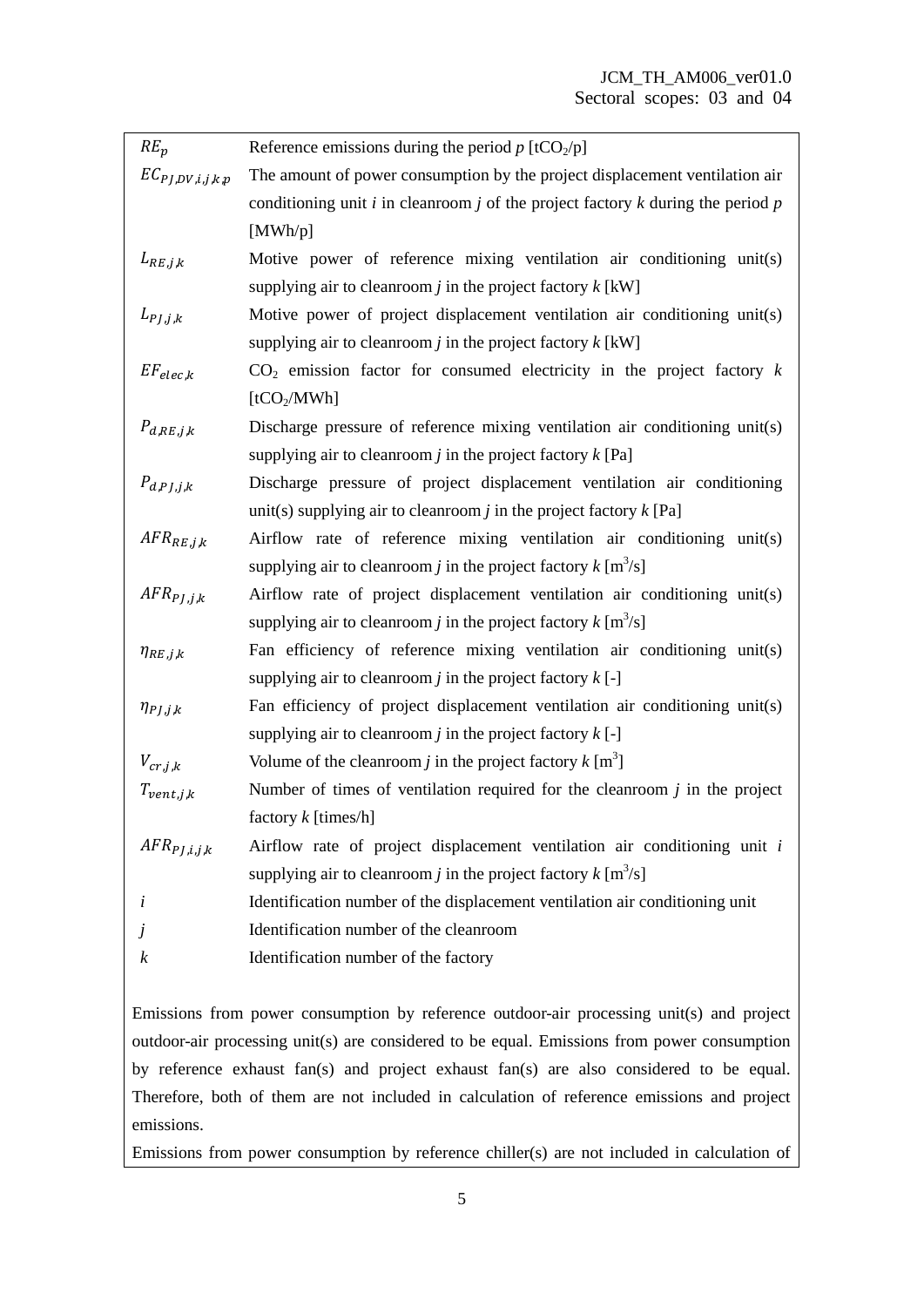reference emissions as explained in F.1 of this methodology.

#### **G. Calculation of project emissions**

$$
PE_p = \sum_i \sum_j \sum_k \big(EC_{PJ,DV,i,j,k,p} \times EF_{elec,k}\big)
$$

*Where* 

| $PE_n$               | Project emissions during the period $p$ [tCO <sub>2</sub> /p]                           |  |  |
|----------------------|-----------------------------------------------------------------------------------------|--|--|
| $EC_{PI,DV,i,j,k,p}$ | The amount of power consumption by the displacement ventilation air                     |  |  |
|                      | conditioning unit $i$ in cleanroom $j$ of the project factory $k$ during the period $p$ |  |  |
|                      | [MWh/p]                                                                                 |  |  |
| $EF_{elec.k}$        | $CO2$ emission factor for consumed electricity in the project factory k                 |  |  |
|                      | [tCO <sub>2</sub> /MWh]                                                                 |  |  |
| $\boldsymbol{i}$     | Identification number of the displacement ventilation air conditioning unit             |  |  |
| $\dot{J}$            | Identification number of the cleanroom                                                  |  |  |
| $\boldsymbol{k}$     | Identification number of the factory                                                    |  |  |

Emissions from power consumption by reference outdoor-air processing unit(s) and project outdoor-air processing unit(s) are considered to be equal. Emissions from power consumption by reference exhaust fan(s) and project exhaust fan(s) are also considered to be equal. Therefore, both of them are not included in calculation of reference emissions and project emissions.

Emissions from power consumption by project chiller(s) are not included in calculation of project emissions as explained in F.1 of this methodology.

#### **H. Calculation of emissions reductions**

|        | $ER_p = RE_p - PE_p$                                            |
|--------|-----------------------------------------------------------------|
| Where  |                                                                 |
| $ER_p$ | Emission reductions during the period $p$ [tCO <sub>2</sub> /p] |
| $RE_p$ | Reference emissions during the period $p$ [tCO <sub>2</sub> /p] |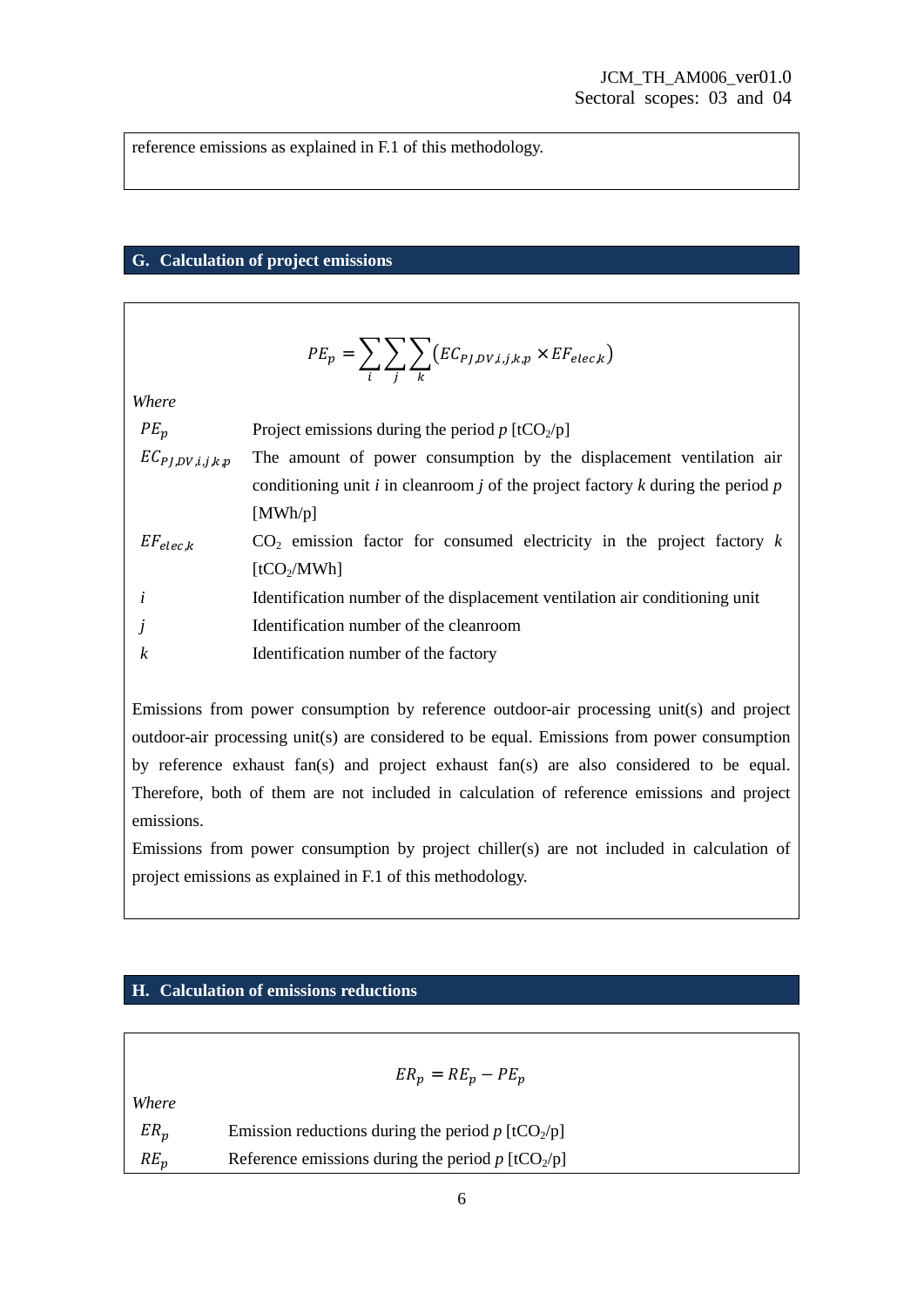$PE_p$  Project emissions during the period *p* [tCO<sub>2</sub>/p]

## **I. Data and parameters fixed** *ex ante*

The source of each data and parameter fixed *ex ante* is listed as below.

| Parameter      | Description of data                                                                    | Source                        |
|----------------|----------------------------------------------------------------------------------------|-------------------------------|
| $AFR_{RE,j,k}$ | Airflow rate of reference mixing ventilation                                           | Calculated                    |
|                | air conditioning unit(s) supplying air to                                              |                               |
|                | cleanroom $j$ in the project factory $k$                                               |                               |
|                |                                                                                        |                               |
|                | Calculated with the following equation:                                                |                               |
|                | $\label{eq:AFRR} \textit{AFR}_{RE,j,k} = \frac{V_{cr,j,k} \times T_{vent,j,k}}{3.600}$ |                               |
| $AFR_{PI,j,k}$ | Airflow rate of project displacement                                                   | Design document or            |
|                | ventilation air conditioning unit(s) supplying                                         | specification document of the |
|                | air to clean room $j$ in the project factory $k$                                       | displacement ventilation air  |
|                |                                                                                        | conditioning unit.            |
|                | One value is determined ex ante for each                                               |                               |
|                | project cleanroom. Where outdoor-air                                                   |                               |
|                | processing units are supplying air to one                                              |                               |
|                | cleanroom, the total value is applied.                                                 |                               |
| $P_{d,RE,j,k}$ | Discharge pressure of reference mixing                                                 | Hearing survey with           |
|                | ventilation air conditioning unit(s) supplying                                         | manufacturer of mixing        |
|                | air to cleanroom $j$ in the project factory $k$ [Pa]                                   | ventilation air conditioning  |
|                |                                                                                        | unit.                         |
|                | The default value of $[1,200]$ is applied.                                             |                               |
| $P_{d,PJ,j,k}$ | Discharge pressure of project displacement                                             | Design document or            |
|                | ventilation air conditioning unit(s) supplying                                         | specification document of the |
|                | air to clean room $j$ in the project factory $k$                                       | displacement ventilation air  |
|                |                                                                                        | conditioning unit.            |
|                | One value is determined ex ante for each                                               |                               |
|                | project cleanroom.                                                                     |                               |
| $V_{cr,j,k}$   | Volume of the cleanroom $j$ in the project                                             | Design document of the        |
|                | factory $k$                                                                            | cleanroom.                    |
|                |                                                                                        |                               |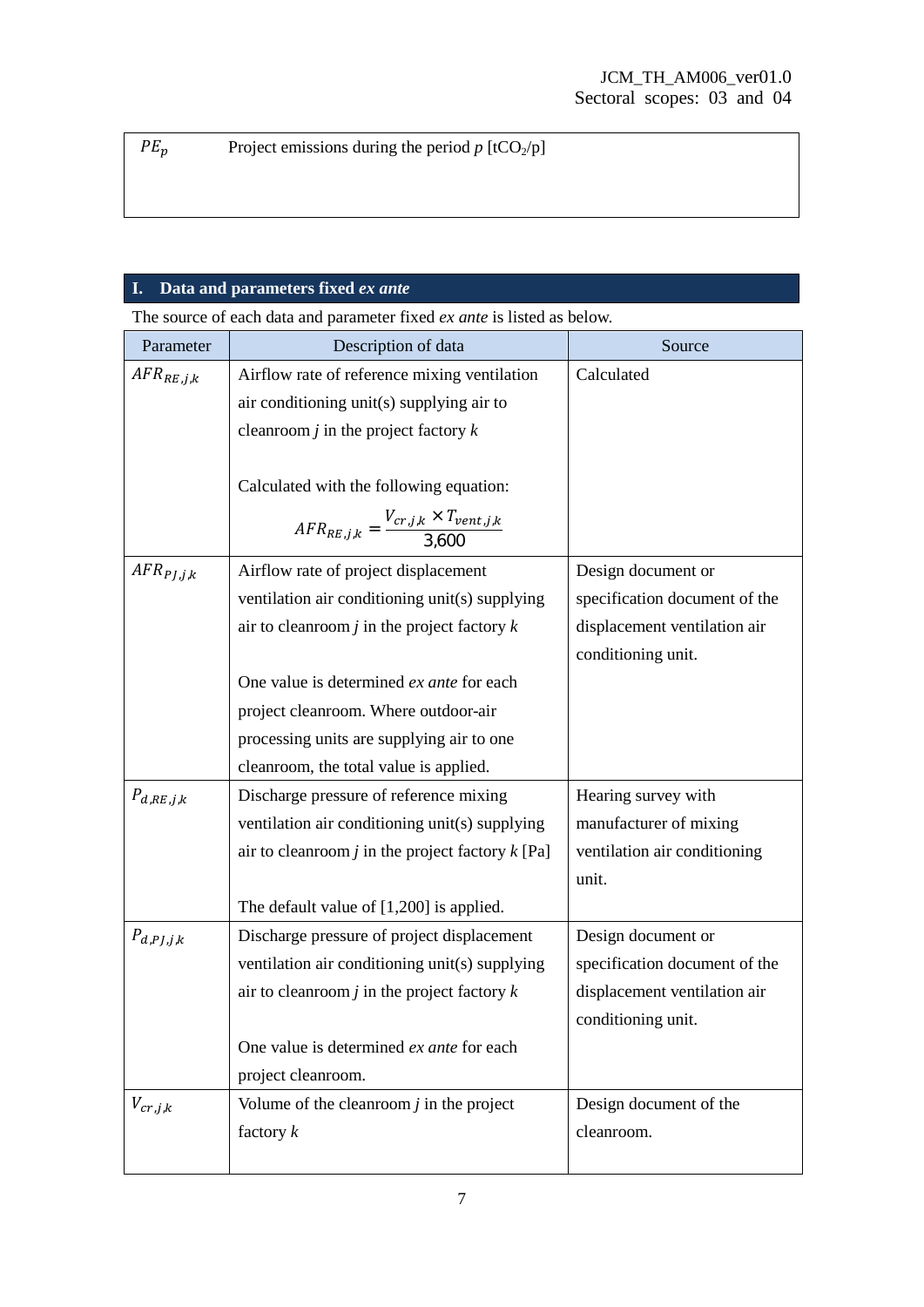|                | The value is determined by the actual volume                                                                                                                                                                                          |                   |                |                                 |
|----------------|---------------------------------------------------------------------------------------------------------------------------------------------------------------------------------------------------------------------------------------|-------------------|----------------|---------------------------------|
|                | of the cleanroom where the project in                                                                                                                                                                                                 |                   |                |                                 |
|                | implemented.                                                                                                                                                                                                                          |                   |                |                                 |
| $T_{vent,j,k}$ | Number of times of ventilation required for                                                                                                                                                                                           |                   |                | Published documents on the      |
|                | the cleanroom $j$ in the project factory $k$                                                                                                                                                                                          |                   |                | web.                            |
|                |                                                                                                                                                                                                                                       |                   |                |                                 |
|                | The default value from the following table is                                                                                                                                                                                         |                   |                |                                 |
|                | applied corresponding to the airborne                                                                                                                                                                                                 |                   |                |                                 |
|                | particulate cleanliness class required for the                                                                                                                                                                                        |                   |                |                                 |
|                | cleanroom $j$ .                                                                                                                                                                                                                       |                   |                |                                 |
|                |                                                                                                                                                                                                                                       |                   |                |                                 |
|                |                                                                                                                                                                                                                                       | cleanliness class |                |                                 |
|                | <b>ISO</b>                                                                                                                                                                                                                            | FED-              | $T_{vent,j,k}$ |                                 |
|                | 14644-1:2015                                                                                                                                                                                                                          | <b>STD-209E</b>   |                |                                 |
|                | Class 6                                                                                                                                                                                                                               | 1,000             | 80             |                                 |
|                | Class 7                                                                                                                                                                                                                               | 10,000            | 40             |                                 |
|                |                                                                                                                                                                                                                                       |                   |                |                                 |
|                |                                                                                                                                                                                                                                       |                   |                |                                 |
| $EF_{elec,k}$  | $CO2$ emission factor for consumed electricity.                                                                                                                                                                                       |                   |                | [Grid electricity]              |
|                | When project chiller consumes only grid                                                                                                                                                                                               |                   |                | The most recent value available |
|                | electricity or captive electricity, the project                                                                                                                                                                                       |                   |                | at the time of validation is    |
|                | participant applies the $CO2$ emission factor                                                                                                                                                                                         |                   |                | applied and fixed for the       |
|                | respectively.                                                                                                                                                                                                                         |                   |                | monitoring period thereafter.   |
|                |                                                                                                                                                                                                                                       |                   |                | The data is sourced from "Grid" |
|                | When project chiller may consume both grid                                                                                                                                                                                            |                   |                | Emission Factor (GEF)<br>of     |
|                | electricity and captive electricity, the project                                                                                                                                                                                      |                   |                | Thailand",<br>endorsed<br>by    |
|                | participant applies the $CO2$ emission factor                                                                                                                                                                                         |                   |                | Thailand<br>Greenhouse<br>Gas   |
|                | with lower value.                                                                                                                                                                                                                     |                   |                | Organization<br>Management      |
|                |                                                                                                                                                                                                                                       |                   |                | unless otherwise instructed by  |
|                | $[CO2$ emission factor]<br>For grid electricity: The most recent value<br>available from the source stated in this table at<br>the time of validation<br>For captive electricity, it is determined based<br>on the following options: |                   |                | the Joint Committee.            |
|                |                                                                                                                                                                                                                                       |                   |                |                                 |
|                |                                                                                                                                                                                                                                       |                   |                | [Captive electricity]           |
|                |                                                                                                                                                                                                                                       |                   |                | For the option a)               |
|                |                                                                                                                                                                                                                                       |                   |                | Specification of the captive    |
|                |                                                                                                                                                                                                                                       |                   |                | power<br>generation<br>system   |
|                |                                                                                                                                                                                                                                       |                   |                | provided by the manufacturer    |
|                |                                                                                                                                                                                                                                       |                   |                | $(\eta_{elec} [\%]).$           |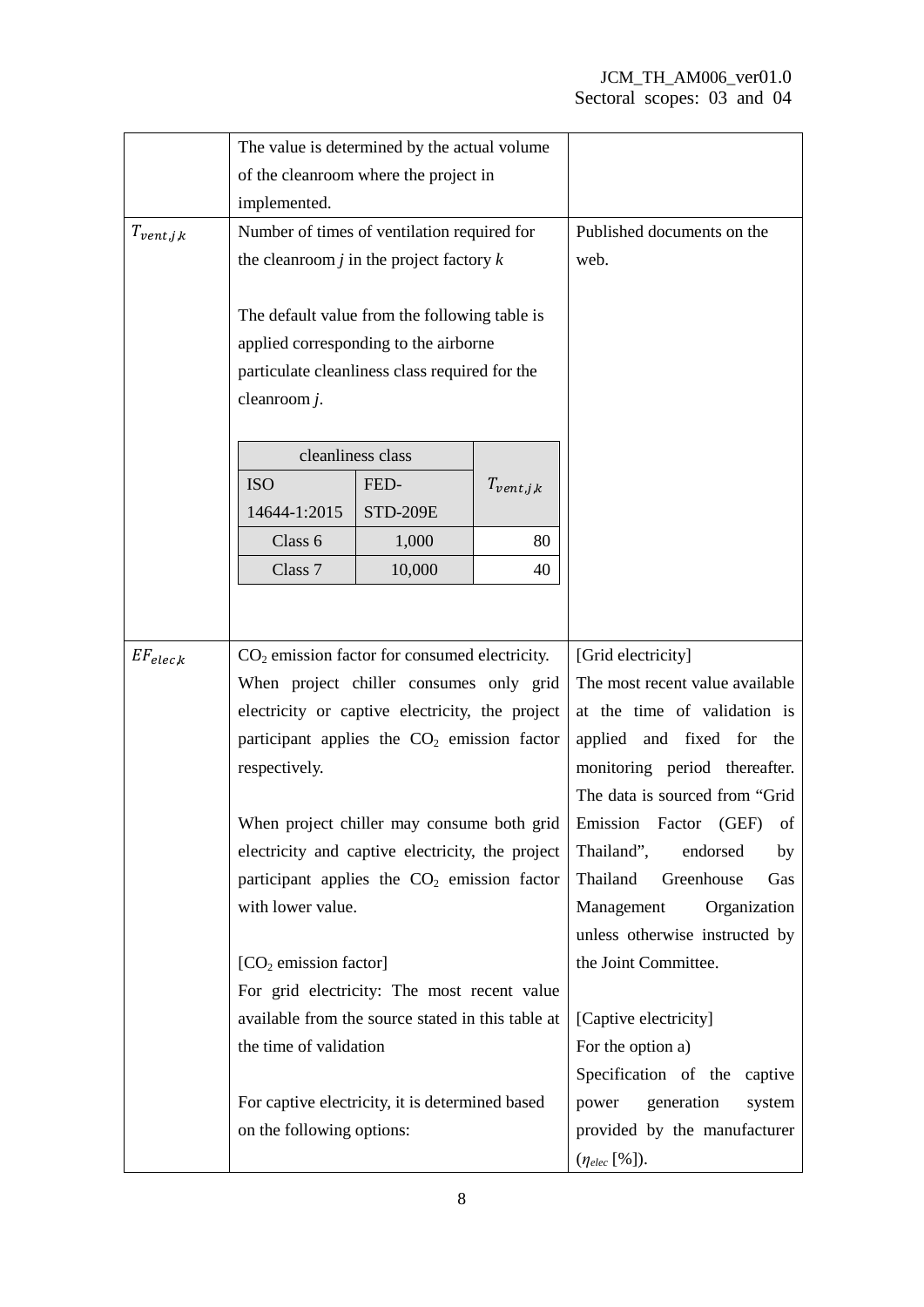| a) Calculated from its power generation                                               | $CO2$ emission factor of the                            |
|---------------------------------------------------------------------------------------|---------------------------------------------------------|
| efficiency $(\eta_{elec} [\%])$ obtained from                                         | fossil fuel type used in the                            |
| manufacturer's specification                                                          | captive power generation                                |
| The power generation efficiency based on                                              | system $(EF_{\text{fuel}}$ [tCO <sub>2</sub> /GJ])      |
| lower heating value (LHV) of the captive                                              |                                                         |
| power generation system from the                                                      | For the option b)                                       |
| manufacturer's specification is applied;                                              | Generated<br>and<br>supplied                            |
|                                                                                       | electricity by the captive power                        |
| $EF_{elec} = 3.6 \, \times \, \frac{100}{\eta_{elec}} \times EF_{fuel}$               | generation system $(EG_{PJ,p})$                         |
|                                                                                       | [MWh/p].                                                |
| b) Calculated from measured data                                                      | Fuel amount consumed by the                             |
| The power generation efficiency calculated                                            | captive power generation                                |
| from monitored data of the amount of fuel                                             | system $(FC_{PJ,p}$ [mass]<br><b>or</b>                 |
| input for power generation $(FC_{PJ,p})$ and the                                      | weight/p]).                                             |
| amount of electricity generated $(EG_{PL,p})$                                         | Net calorific value $(NCV_{fuel})$                      |
| during the monitoring period $p$ is applied. The                                      | [GJ/mass or weight]) and $CO2$                          |
| measurement is conducted with the monitoring                                          | emission factor of the fuel                             |
| equipment to which calibration certificate is                                         | $(EF_{\text{fuel}}$ [tCO <sub>2</sub> /GJ]) in order of |
| issued by an entity accredited under                                                  | preference:                                             |
| national/international standards;                                                     | 1) values provided by the fuel                          |
| $EF_{elec} = FC_{PJ,p} \times NCV_{fuel} \times EF_{fuel} \times \frac{1}{EG_{PJ,p}}$ | supplier;                                               |
|                                                                                       | 2) measurement by the project                           |
| Where:                                                                                | participants;                                           |
| $NCV_{fuel}$ : Net calorific value of consumed                                        | 3) regional or national default                         |
| fuel [GJ/mass or weight]                                                              | values;                                                 |
|                                                                                       | default<br>4)<br><b>IPCC</b><br>values                  |
| Note:                                                                                 | provided in tables 1.2 and 1.4                          |
| In case the captive electricity generation                                            | of Ch.1 Vol.2 of 2006 IPCC                              |
| system meets all of the following conditions,                                         | Guidelines on National GHG                              |
| the value in the following table may be                                               | Inventories. Lower value is                             |
| applied to $EF_{elec}$ depending on the consumed                                      | applied.                                                |
| fuel type.                                                                            |                                                         |
|                                                                                       | [Captive electricity with diesel                        |
| The system is non-renewable generation                                                | fuel]                                                   |
| system                                                                                | CDM approved small scale                                |
| Electricity generation capacity of the                                                | methodology: AMS-I.A.                                   |
| system is less than or equal to 15 MW                                                 |                                                         |